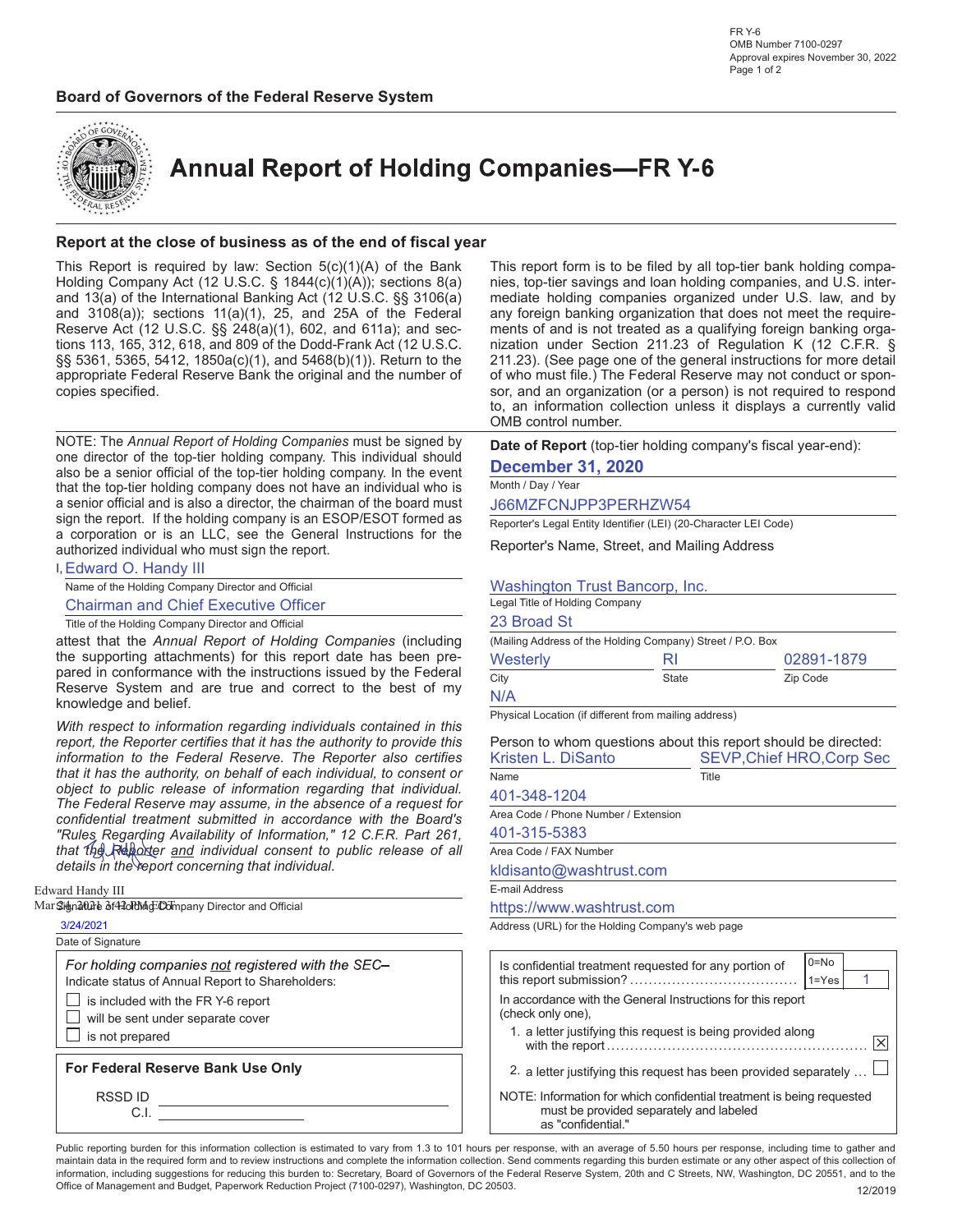### **IFR** Y-6 - ANNUAL REPORT OF BANK HOLDING COMPANY **Example 2 Page** 1

### **WASHINGTON TRUST BANCORP, INC. DECEMBER 31, 2020**

### **Report Item 1: Annual Report to Shareholders**

The bank holding company is registered with the Securities and Exchange Commission ("SEC"), and as such has filed an annual report on Form 10‐K with the SEC on February 25, 2021.

### **Report Item 2a: Organization Chart**

| (city and state of physical location)<br>is presented for each entity) |               |              |               | Washington Trust Bancorp, Inc.<br>Westerly, RI (A) |                   |                   |                 |  |
|------------------------------------------------------------------------|---------------|--------------|---------------|----------------------------------------------------|-------------------|-------------------|-----------------|--|
|                                                                        |               |              | 100%          | 100%                                               | 100%              | 100%              |                 |  |
|                                                                        |               |              | Weston        | The Washington                                     | <b>WT Capital</b> | <b>WT Capital</b> |                 |  |
|                                                                        |               |              | Securities    | Trust Company,                                     | Trust I           | Trust II          |                 |  |
|                                                                        |               |              | Corporation   | of Westerly                                        |                   |                   |                 |  |
|                                                                        |               |              | (C)           | (B)                                                | (D)               | (D)               |                 |  |
|                                                                        |               |              | Wellesley, MA | Westerly, RI                                       | Westerly, RI      | Westerly, RI      |                 |  |
|                                                                        |               |              |               |                                                    |                   |                   |                 |  |
| 100%                                                                   | 100%          | 100%         | 100%          | 100%                                               | 100%              | 99.9%             | 99.9%           |  |
| Washington                                                             | Weston        | Pawcatuck    | Delaware      | <b>Five Star</b>                                   | Washington        | Colonial          | Countryside     |  |
| Trust                                                                  | Financial     | Property     | River         | Investment                                         | Financial         | Village           | Corporate Tax   |  |
| Mortgage                                                               | Group, Inc.   | Management,  | Investment    | Corporation                                        | LLC               | Associates, LP    | Credits XXVI LP |  |
| Company LLC                                                            |               | Inc.         | Corporation   |                                                    |                   |                   |                 |  |
| (E)                                                                    | (F)           | (G)          | (H)           | (1)                                                | $(\mathsf{I})$    | (K)               | (L)             |  |
| Westerly, RI                                                           | Wellesley, MA | Westerly, RI | Westerly, RI  | Westerly, RI                                       | Westerly, RI      | Providence, RI    | Quincy, MA      |  |
|                                                                        | 100%          |              |               |                                                    |                   |                   |                 |  |
|                                                                        | The Park      |              |               |                                                    |                   |                   |                 |  |
|                                                                        | Insurance     |              |               |                                                    |                   |                   |                 |  |
|                                                                        | Agency, Inc.  |              |               |                                                    |                   |                   |                 |  |
|                                                                        | (M)           |              |               |                                                    |                   |                   |                 |  |

#### **LEI not applicable unless otherwise noted.**

- (A) Rhode Island C‐corporation; bank holding company and financial holding company. **LEI: J66MZFCNJPP3PERHZW54**
- (B) Rhode Island‐chartered commercial bank and trust company **LEI: 549300HKYBSATM44Q425**
- (C) Massachusetts C‐corporation; broker‐dealer

Wellesley, MA

- (D) Delaware corporation; unconsolidated subsidiary. Holds junior subordinated debt issued by parent (A); issuer of trust preferred securities to investors
- (E) Rhode Island Limited Liability Company; mortgage banking company; company (B) is sole member
- (F) Massachusetts C‐corporation; registered investment advisor
- (G) Rhode Island C‐corporation; primary purpose is to hold real estate and other assets.
- (H) Rhode Island passive investment corporation; primarily holding residential mortgage and other loans
- (I) Rhode Island passive investment corporation; primarily holding marketable securities
- (J) Rhode Island Limited Liability Company established for administrative purposes in connection with investment in low income housing tax credit partnership; company (B) is sole member
- (K) Rhode Island low income housing tax credit limited partnership; unconsolidated subsidiary
- (L) Massachusetts low income housing tax credit limited partnership; unconsolidated subsidiary
- (M) Massachusetts C‐corporation; insurance agency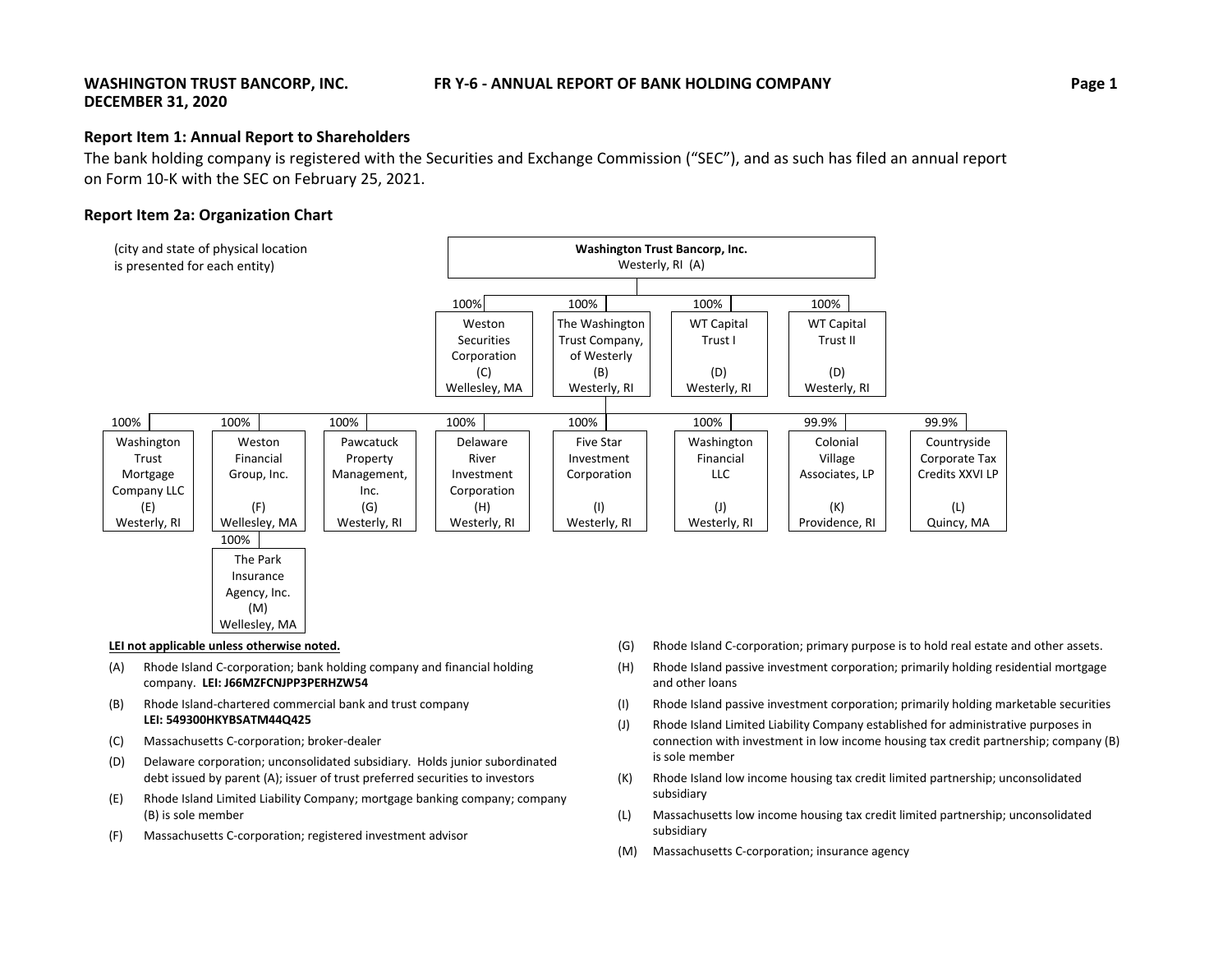**Results:** A list of branches for your depository institution: WASHINGTON TRUST COMPANY, OF WESTERLY, THE (ID\_RSSD: 816603). This depository institution is held by WASHINGTON TRUST BANCORP, INC. (1115349) of WESTERLY, RI. The data are as of 12/31/2020. Data reflects information that was received and processed through 01/05/2021.

#### **Reconciliation and Verification Steps**

1. In the **Data Action** column of each branch row, enter one or more of the actions specified below 2. If required, enter the date in the **Effective Date** column

#### **Actions**

**OK:** If the branch information is correct, enter 'OK' in the **Data Action** column.

Change: If the branch information is incorrect or incomplete, revise the data, enter 'Change' in the Data Action column and the date when this information first became valid in the Effective Date column. **Close:** If a branch listed was sold or closed, enter 'Close' in the **Data Action** column and the sale or closure date in the **Effective Date** column. **Delete:** If a branch listed was never owned by this depository institution, enter 'Delete' in the **Data Action** column. **Add:** If a reportable branch is missing, insert <sup>a</sup> row, add the branch data, and enter 'Add' in the **Data Action** column and the opening or acquisition date in the **Effective Date** column.

When you are finished, send <sup>a</sup> saved copy to your FRB contact. See the detailed instructions on this site for more information. If you are e-mailing this to your FRB contact, put your institution name, city and state in the subject line of the e-mail.

To satisfy the FR Y-10 reporting requirements, you must also submit FR Y-10 Domestic Branch Schedules for each branch with a Data Action of Change, Close, Delete, or Add. The FR Y‐10 report may be submitted in <sup>a</sup> hardcopy format or via the FR Y‐10 Online application ‐ https://y10online.federalreserve.gov.

If printing this list, you may need to adjust your page setup in MS Excel. Try using landscape orientation, page scaling, and/or legal sized paper.

#### **Submission Procedure**

Note:

\* FDIC UNINUM, Office Number, and ID\_RSSD columns are for reference only. Verification of these values is not required.

| Data Action Effective Date Branch Service Type |                            | Branch ID RSSD* Popular Name |                                                   | <b>Street Address</b>       | City                   | State | <b>Zip Code</b> | <b>County</b>     | <b>Country</b>                               |                     | <b>IFDIC UNINUM* Office Number* IHead Office</b> |                                                    | Head Office ID RSSD* Comment |  |
|------------------------------------------------|----------------------------|------------------------------|---------------------------------------------------|-----------------------------|------------------------|-------|-----------------|-------------------|----------------------------------------------|---------------------|--------------------------------------------------|----------------------------------------------------|------------------------------|--|
|                                                | Full Service (Head Office) |                              | 816603 WASHINGTON TRUST COMPANY, OF WESTERLY, THE | 23 BROAD ST                 | WESTERLY               |       | 02891           |                   | <b>WASHINGTON UNITED STATES</b>              | <b>Not Required</b> | Not Required                                     | WASHINGTON TRUST COMPANY, OF WESTERLY, THE         | 816603                       |  |
|                                                | <b>Full Service</b>        |                              | 2623047 MCQUADES MYSTIC BRANCH                    | <b>14 CLARA DRIVE</b>       | <b>MYSTIC</b>          |       | 06355           |                   | NEW LONDON UNITED STATES Not Required        |                     | <b>Not Required</b>                              | <b>IWASHINGTON TRUST COMPANY, OF WESTERLY, THE</b> | 816603                       |  |
|                                                | <b>Full Service</b>        |                              | 793601 BLOCK ISLAND BRANCH                        | 123 OCEAN AVENUE            | <b>BLOCK ISLAND</b>    |       | 0280            |                   | WASHINGTON UNITED STATES Not Required        |                     | Not Required                                     | WASHINGTON TRUST COMPANY, OF WESTERLY, THE         | 816603                       |  |
|                                                | <b>Full Service</b>        |                              | 2002419 CHARLESTOWN BRANCH                        | 4137 OLD POST RD            | CHARLESTOWN            |       | 02813           |                   | WASHINGTON UNITED STATES Not Required        |                     | <b>Not Required</b>                              | WASHINGTON TRUST COMPANY, OF WESTERLY, THE         | 816603                       |  |
|                                                | <b>Full Service</b>        |                              | 5175499 COVENTRY BRANCH                           | 732 TIOGUE AVENUE           | <b>COVENTRY</b>        |       | 02816           | <b>KENT</b>       | <b>UNITED STATES Not Required</b>            |                     | <b>Not Required</b>                              | WASHINGTON TRUST COMPANY, OF WESTERLY, THE         | 816603                       |  |
|                                                | <b>Full Service</b>        |                              | 3689031 OAKLAWN BRANCH                            | <b>1203 OAKLAWN AVENUE</b>  | <b>CRANSTON</b>        |       | 02920           | <b>PROVIDENCE</b> | UNITED STATES Not Required                   |                     | Not Required                                     | WASHINGTON TRUST COMPANY, OF WESTERLY, THE         | 816603                       |  |
|                                                | <b>Full Service</b>        |                              | 4424976 PLAINFIELD PIKE BRANCH                    | 2174 PLAINFIELD PIKE        | <b>CRANSTON</b>        |       | 02921           | <b>PROVIDENCE</b> | UNITED STATES                                | <b>Not Required</b> | Not Required                                     | WASHINGTON TRUST COMPANY, OF WESTERLY, THE         | 816603                       |  |
|                                                | <b>Full Service</b>        |                              | 907800 RESERVOIR AVENUE BRANCH                    | <b>645 RESERVOIR AVE</b>    | <b>CRANSTON</b>        |       | 02910           | <b>PROVIDENCE</b> | UNITED STATES                                | <b>Not Required</b> | Not Required                                     | WASHINGTON TRUST COMPANY, OF WESTERLY, THE         | 816603                       |  |
|                                                | <b>Full Service</b>        |                              | 4337357 EAST PROVIDENCE BRANCH                    | <b>587 TAUNTON AVENUE</b>   | <b>EAST PROVIDENCE</b> |       | 02914           | <b>PROVIDENCE</b> | UNITED STATES Not Required                   |                     | Not Required                                     | WASHINGTON TRUST COMPANY, OF WESTERLY, THE         | 816603                       |  |
|                                                | <b>Full Service</b>        |                              | 4675394 JOHNSTON ATWOOD BRANCH                    | 1383 ATWOOD AVE             | <b>JOHNSTON</b>        |       | 02919           | <b>PROVIDENCE</b> | UNITED STATES Not Required                   |                     | Not Required                                     | WASHINGTON TRUST COMPANY, OF WESTERLY, THE         | 816603                       |  |
|                                                | <b>Full Service</b>        |                              | 1393325 BONNET SHORES BRANCH                      | 885 BOSTON NECK ROAD        | NARRAGANSETT           |       | 02882           |                   | WASHINGTON UNITED STATES                     | Not Required        | Not Required                                     | WASHINGTON TRUST COMPANY, OF WESTERLY, THE         | 816603                       |  |
|                                                | <b>Full Service</b>        |                              | 2002428 SWEET MEADOWS BRANCH                      | <b>20 POINT JUDITH RD</b>   | NARRAGANSETT           |       | 02882           |                   | <b>WASHINGTON UNITED STATES Not Required</b> |                     | Not Required                                     | WASHINGTON TRUST COMPANY, OF WESTERLY, THE         | 816603                       |  |
|                                                | <b>Full Service</b>        |                              | 2573272 NORTH KINGSTOWN BRANCH                    | 7625 POST ROAD              | <b>NORTH KINGSTOWN</b> |       | 02852           |                   | <b>WASHINGTON UNITED STATES Not Required</b> |                     | Not Required                                     | WASHINGTON TRUST COMPANY, OF WESTERLY, THE         | 816603                       |  |
|                                                | <b>Full Service</b>        |                              | 4959759 EAST SIDE BRANCH                          | <b>229 WATERMAN STREET</b>  | <b>PROVIDENCE</b>      |       | 02906           | <b>PROVIDENCE</b> | UNITED STATES Not Required                   |                     | Not Required                                     | WASHINGTON TRUST COMPANY, OF WESTERLY, THE         | 816603                       |  |
|                                                | <b>Full Service</b>        |                              | 5334335 NORTH PROVIDENCE BRANCH                   | 1588 MINERAL SPRING AVENUE  | <b>PROVIDENCE</b>      |       | 02904           | <b>PROVIDENCE</b> | UNITED STATES                                | <b>Not Required</b> | Not Required                                     | WASHINGTON TRUST COMPANY, OF WESTERLY, THE         | 816603                       |  |
|                                                | Trust                      |                              | 3689013 PROVIDENCE TRUST OFFICE BRANCH            | <b>10 WEYBOSSET STREET</b>  | <b>PROVIDENCE</b>      |       | 02903           | <b>PROVIDENCE</b> | UNITED STATES Not Required                   |                     | Not Required                                     | WASHINGTON TRUST COMPANY, OF WESTERLY, THE         | 816603                       |  |
|                                                | <b>Full Service</b>        |                              | 723309 WESTMINSTER STREET BRANCH                  | 156 WESTMINSTER STREET      | <b>PROVIDENCE</b>      |       | 02903           | <b>PROVIDENCE</b> | UNITED STATES Not Required                   |                     | Not Required                                     | WASHINGTON TRUST COMPANY, OF WESTERLY, THE         | 816603                       |  |
|                                                | <b>Full Service</b>        |                              | 4848956 RUMFORD BRANCH                            | 330 NEWPORT AVENUE          | <b>RUMFORD</b>         |       | 02916           | <b>PROVIDENCE</b> | UNITED STATES Not Required                   |                     | Not Required                                     | WASHINGTON TRUST COMPANY, OF WESTERLY, THE         | 816603                       |  |
|                                                | <b>Full Service</b>        |                              | 3689004 WAKEFIELD BRANCH                          | 730 KINGSTOWN ROAD          | WAKEFIELD              |       | 02879           |                   | <b>WASHINGTON UNITED STATES Not Required</b> |                     | Not Required                                     | WASHINGTON TRUST COMPANY, OF WESTERLY, THE         | 816603                       |  |
|                                                | <b>Full Service</b>        |                              | 3689022 CENTERVILLE ROAD BRANCH                   | <b>236 CENTERVILLE ROAD</b> | <b>WARWICK</b>         |       | 02886           | <b>KENT</b>       | UNITED STATES Not Required                   |                     | <b>Not Required</b>                              | WASHINGTON TRUST COMPANY, OF WESTERLY, THE         | 816603                       |  |
|                                                | <b>Full Service</b>        |                              | 4005245 GOVERNOR FRANCIS BRANCH                   | 1473 WARWICK AVENUE         | <b>WARWICK</b>         |       | 02888           | <b>KENT</b>       | UNITED STATES Not Required                   |                     | Not Required                                     | WASHINGTON TRUST COMPANY, OF WESTERLY, THE         | 816603                       |  |
|                                                | <b>Full Service</b>        |                              | 688305 FRANKLIN STREET BRANCH                     | <b>126 FRANKLIN ST</b>      | WESTERLY               |       | 0289            | WASHINGTON        | UNITED STATES                                | <b>Not Required</b> | Not Required                                     | WASHINGTON TRUST COMPANY, OF WESTERLY, THE         | 816603                       |  |
|                                                | <b>Full Service</b>        |                              | 2623038 MCQUADES WESTERLY SUPERMARKET BRANCH      | 106 MAIN STREET             | WESTERLY               |       | 02891           |                   | <b>WASHINGTON UNITED STATES</b>              | <b>Not Required</b> | Not Required                                     | WASHINGTON TRUST COMPANY, OF WESTERLY, THE         | 816603                       |  |
|                                                | <b>Full Service</b>        |                              | 938907 RICHMOND BRANCH                            | 1200 MAIN ST                | <b>WYOMING</b>         |       | 02898           |                   | <b>WASHINGTON UNITED STATES Not Required</b> |                     | Not Required                                     | <b>IWASHINGTON TRUST COMPANY, OF WESTERLY, THE</b> | 816603                       |  |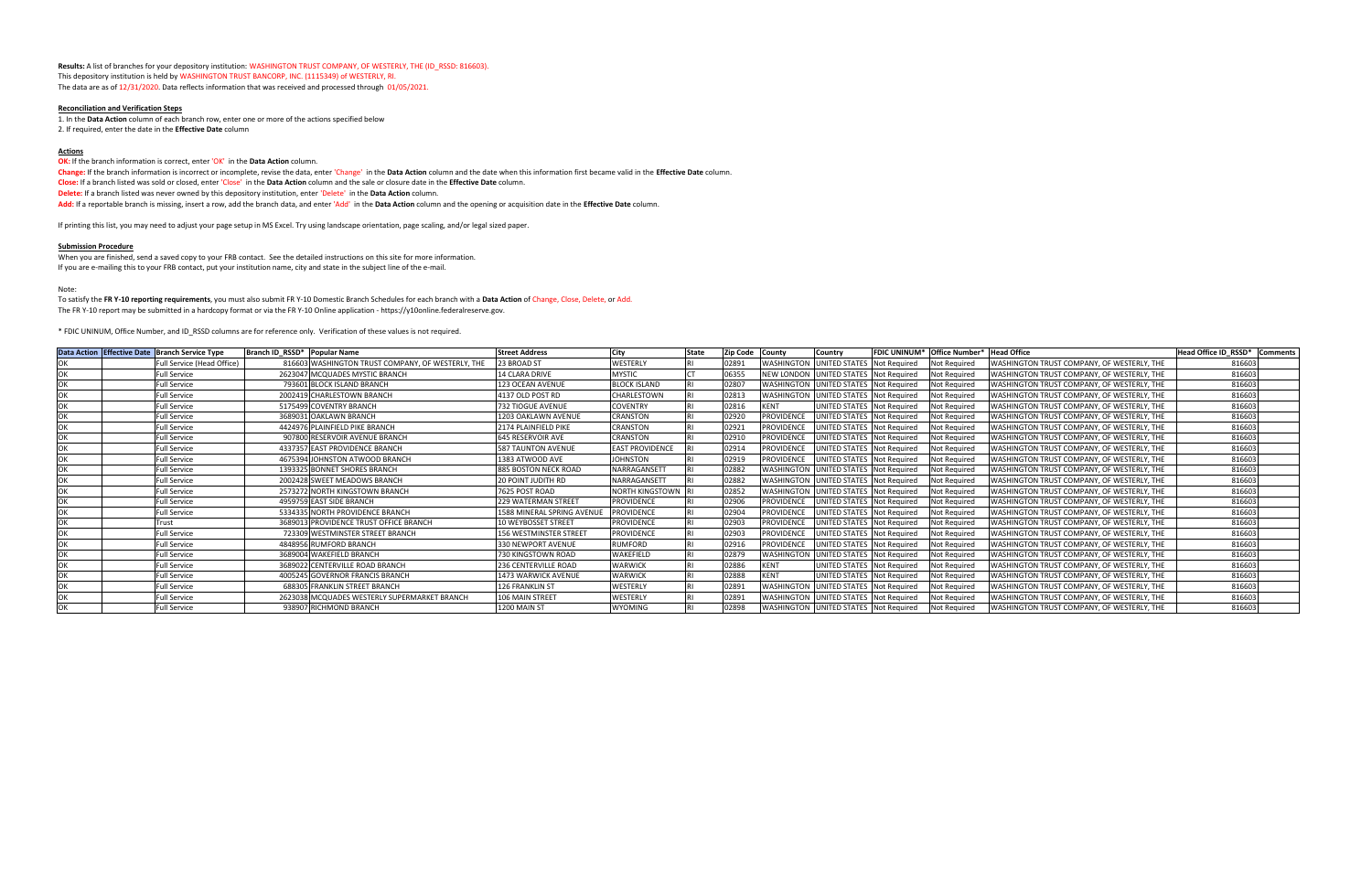### **Report Item 2b: Domestic Branch Listing**

Submitted early via Reporting Central on January 30, 2021.

### **Report Item 3: Securities Holders**

 $(1)(a)(b)(c)$  and  $(2)(a)(b)(c)$ 

| Current securities holders with ownership, control or holdings of 5% or more with power<br>to vote as of fiscal year ending 12/31/2020 |                                                             |                                                                                        | Securities holders not listed in $3(1)(a)$ through $3(1)(c)$ that had ownership, control or<br>holdings of 5% or more with power to vote during the fiscal year ending 12/31/2020 |                                                             |                                                                                        |
|----------------------------------------------------------------------------------------------------------------------------------------|-------------------------------------------------------------|----------------------------------------------------------------------------------------|-----------------------------------------------------------------------------------------------------------------------------------------------------------------------------------|-------------------------------------------------------------|----------------------------------------------------------------------------------------|
| (1)(a)<br>Name & Address<br>(City, State, Country)                                                                                     | (1)(b)<br><b>Country of Citizenship</b><br>Or Incorporation | (1)(c)<br>Number and Percentage of<br><b>Each Class of Voting</b><br><b>Securities</b> | (2)(a)<br>Name & Address<br>(City, State, Country)                                                                                                                                | (2)(b)<br><b>Country of Citizenship</b><br>Or Incorporation | (2)(c)<br>Number and Percentage of<br><b>Each Class of Voting</b><br><b>Securities</b> |
| BlackRock, Inc.<br>New York, NY, USA                                                                                                   | <b>USA</b>                                                  | $1,536,872 - 8.9\%$ (i)<br>Common Stock                                                | <b>BNY Mellon, National</b><br>Association<br>New York, NY, USA                                                                                                                   | <b>USA</b>                                                  | 843,790 - 4.89% (iv)<br>Common Stock                                                   |
| Franklin Mutual Advisers, LLC<br>Short Hills, NJ, USA                                                                                  | <b>USA</b>                                                  | $1,040,978 - 6.0\%$ (ii)<br>Common Stock                                               | The Bank of New York Mellon<br>Corporation<br>New York, NY, USA                                                                                                                   | <b>USA</b>                                                  | $391,157 - 2.27\%$ (v)<br>Common Stock                                                 |
| The Vanguard Group<br>Malvern, PA, USA                                                                                                 | <b>USA</b>                                                  | $894,682 - 5.18\%$ (iii)<br><b>Common Stock</b>                                        | Principal Global Investors, LLC<br>Des Moines, IA, USA                                                                                                                            | USA                                                         | $714,015 - 4.14\%$ (vi)<br><b>Common Stock</b>                                         |

(i) Based on information set forth in Schedule 13G/A filed with the SEC on February 1, 2021.

(ii) Based on information set forth in <sup>a</sup> Schedule 13G filed with the SEC on February 4, 2021.

(iii) Based on information set forth in Schedule 13G filed with the SEC on February 10, 2021.

(iv) Based on information set forth in <sup>a</sup> Schedule 13G/A filed with the SEC on June 10, 2020 for period ending May 31, 2020. These shares were also included in the shares owned by The Bank of New York Mellon Corporations for period ending May 31, 2020.

(v) Based on information set forth in <sup>a</sup> Schedule 13G/A filed with the SEC on July 10, 2020 for period ending June 30, 2020.

(vi) Based on information set forth in <sup>a</sup> Schedule 13G/A filed with the SEC on February 16, 2021.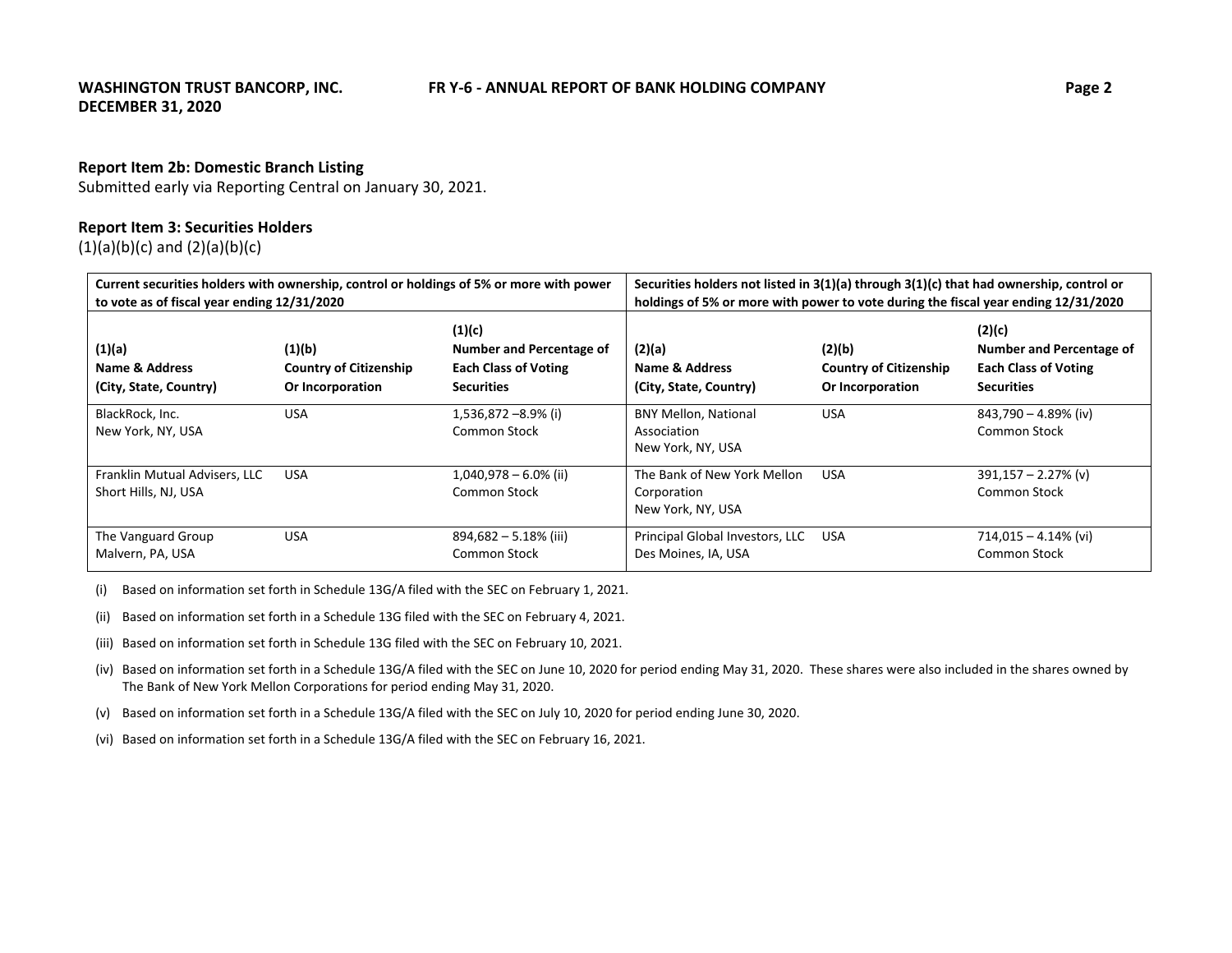### **WASHINGTON TRUST BANCORP, INC. DECEMBER 31, 2020**

### **ER** Y-6 - ANNUAL REPORT OF BANK HOLDING COMPANY **EXAMPLE 10 Page 3**

### **Report Item 4: Insiders**

 $(1)$ ,  $(2)$ ,  $(3)(a)(b)(c)$ , and  $(4)(a)(b)(c)$ 

| Subsidiaries referenced in line items (3)(b): | <b>DRIC</b> | Delaware River Investment Corporation          | WTC           | The Washington Trust Company, of Westerly |
|-----------------------------------------------|-------------|------------------------------------------------|---------------|-------------------------------------------|
|                                               | <b>FSIC</b> | Five Star Investment Corporation               | <b>WFG</b>    | Weston Financial Group, Inc.              |
|                                               | <b>PIA</b>  | Park Insurance Agency, Inc.                    | <b>WSC</b>    | <b>Weston Securities Corporation</b>      |
|                                               | <b>PPM</b>  | Pawcatuck Property Management, Inc.            | <b>WTCT I</b> | <b>WT Capital Trust I</b>                 |
|                                               | WF LLC      | Washington Financial LLC                       | WTCT II       | <b>WT Capital Trust II</b>                |
|                                               |             | WTMC LLC Washington Trust Mortgage Company LLC |               |                                           |

| (1)    | Name & Address (City, State, Country)                                                                                                                                       | Edward O. Handy III, East Greenwich, RI, USA                                                                                                                                                                                                         |
|--------|-----------------------------------------------------------------------------------------------------------------------------------------------------------------------------|------------------------------------------------------------------------------------------------------------------------------------------------------------------------------------------------------------------------------------------------------|
| (2)    | Principal Occupation if other than with Bank Holding Company                                                                                                                | N/A                                                                                                                                                                                                                                                  |
| (3)(a) | Title & Position with Bank Holding Company                                                                                                                                  | Director, Chairman and Chief Executive Officer                                                                                                                                                                                                       |
| (3)(b) | Title & Position with Subsidiaries (include names of subsidiaries)                                                                                                          | Director, Chairman and Chief Executive Officer (WTC)<br>Director and Chief Executive Officer (PPM, DRIC, FSIC)<br>Director and Chairman (WFG, WSC, PIA)<br>Manager and Chief Executive Officer (WF LLC, WTMC LLC)<br>Administrator (WTCT I, WTCT II) |
| (3)(c) | Title & Position with Other Businesses (include names of other businesses)                                                                                                  | Director and Compensation Committee Member, Delta Dental of RI<br>Trustee, Greater Providence Chamber of Commerce<br>Trustee, Providence Foundation<br>President, Rhode Island Community Food Bank                                                   |
| (4)(a) | Percentage of Voting Shares in Bank Holding Company                                                                                                                         | 0.09%                                                                                                                                                                                                                                                |
| (4)(b) | Percentage of Voting Shares in Subsidiaries (include names of subsidiaries)                                                                                                 | None                                                                                                                                                                                                                                                 |
| (4)(c) | List names of other companies (includes partnerships) if 25% or more of<br>voting securities are held (List names of companies and percentage of voting<br>securities held) | N/A                                                                                                                                                                                                                                                  |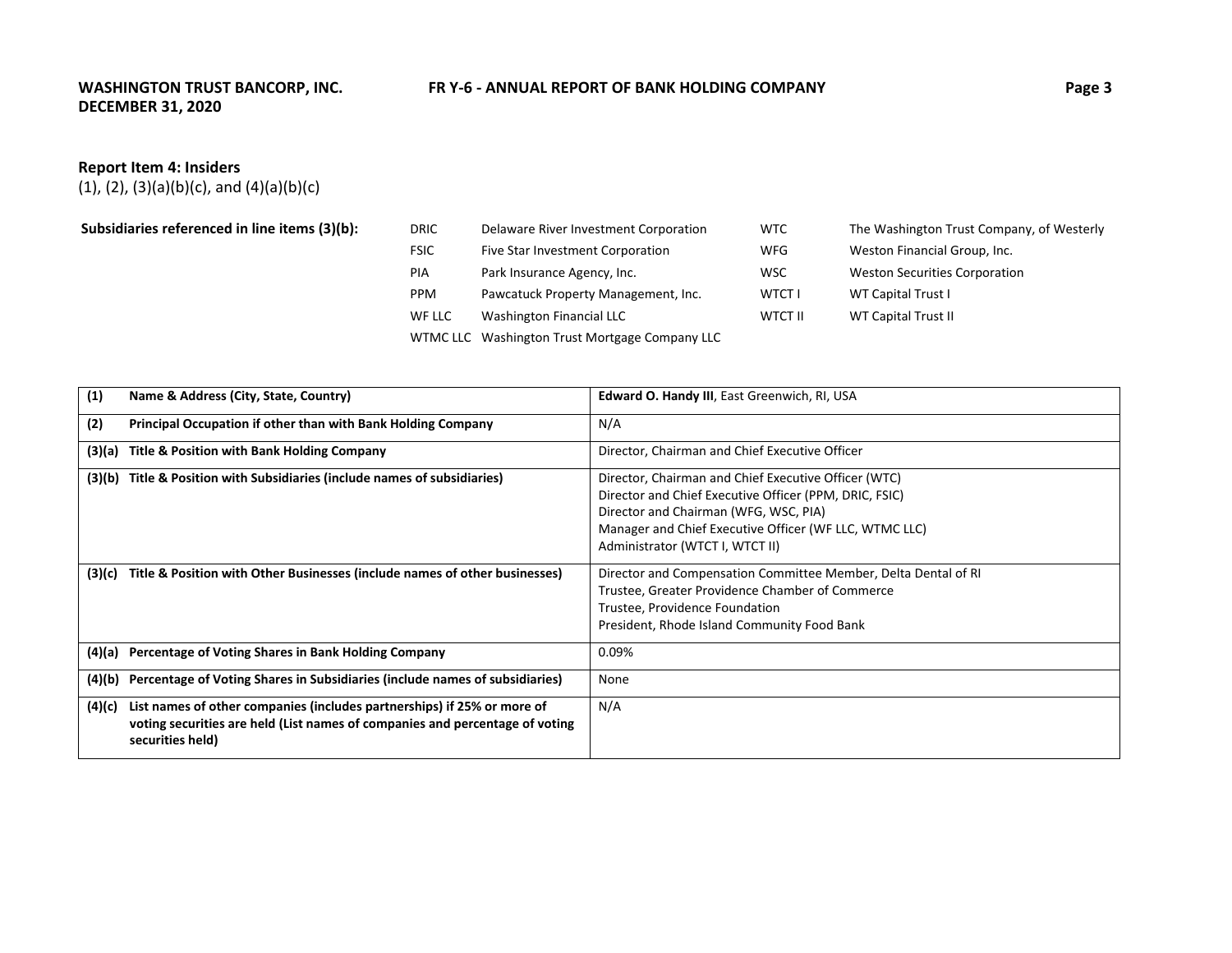| (1)    | Name & Address (City, State, Country)                                                                                                                                       | Mark K. W. Gim, Barrington, RI, USA                                                                                                                                                                                                                                            |
|--------|-----------------------------------------------------------------------------------------------------------------------------------------------------------------------------|--------------------------------------------------------------------------------------------------------------------------------------------------------------------------------------------------------------------------------------------------------------------------------|
| (2)    | Principal Occupation if other than with Bank Holding Company                                                                                                                | N/A                                                                                                                                                                                                                                                                            |
| (3)(a) | Title & Position with Bank Holding Company                                                                                                                                  | President and Chief Operating Officer                                                                                                                                                                                                                                          |
| (3)(b) | Title & Position with Subsidiaries (include names of subsidiaries)                                                                                                          | President and Chief Operating Officer (WTC)<br>Director, President and Chief Operating Officer (PPM, DRIC, FSIC)<br>Director (WFG, WSC, PIA)<br>Manager, President and Chief Operating Officer (WF LLC)<br>Manager and President (WTMC LLC)<br>Administrator (WTCT I, WTCT II) |
| (3)(c) | Title & Position with Other Businesses (include names of other businesses)                                                                                                  | Director, Rhode Island Free Clinic<br>Director, Rhode Island Philharmonic<br>Director, The Wolf School<br>Trustee, The Miriam Hospital Foundation                                                                                                                              |
| (4)(a) | Percentage of Voting Shares in Bank Holding Company                                                                                                                         | 0.14%                                                                                                                                                                                                                                                                          |
| (4)(b) | Percentage of Voting Shares in Subsidiaries (include names of subsidiaries)                                                                                                 | None                                                                                                                                                                                                                                                                           |
| (4)(c) | List names of other companies (includes partnerships) if 25% or more of voting<br>securities are held (List names of companies and percentage of voting<br>securities held) | N/A                                                                                                                                                                                                                                                                            |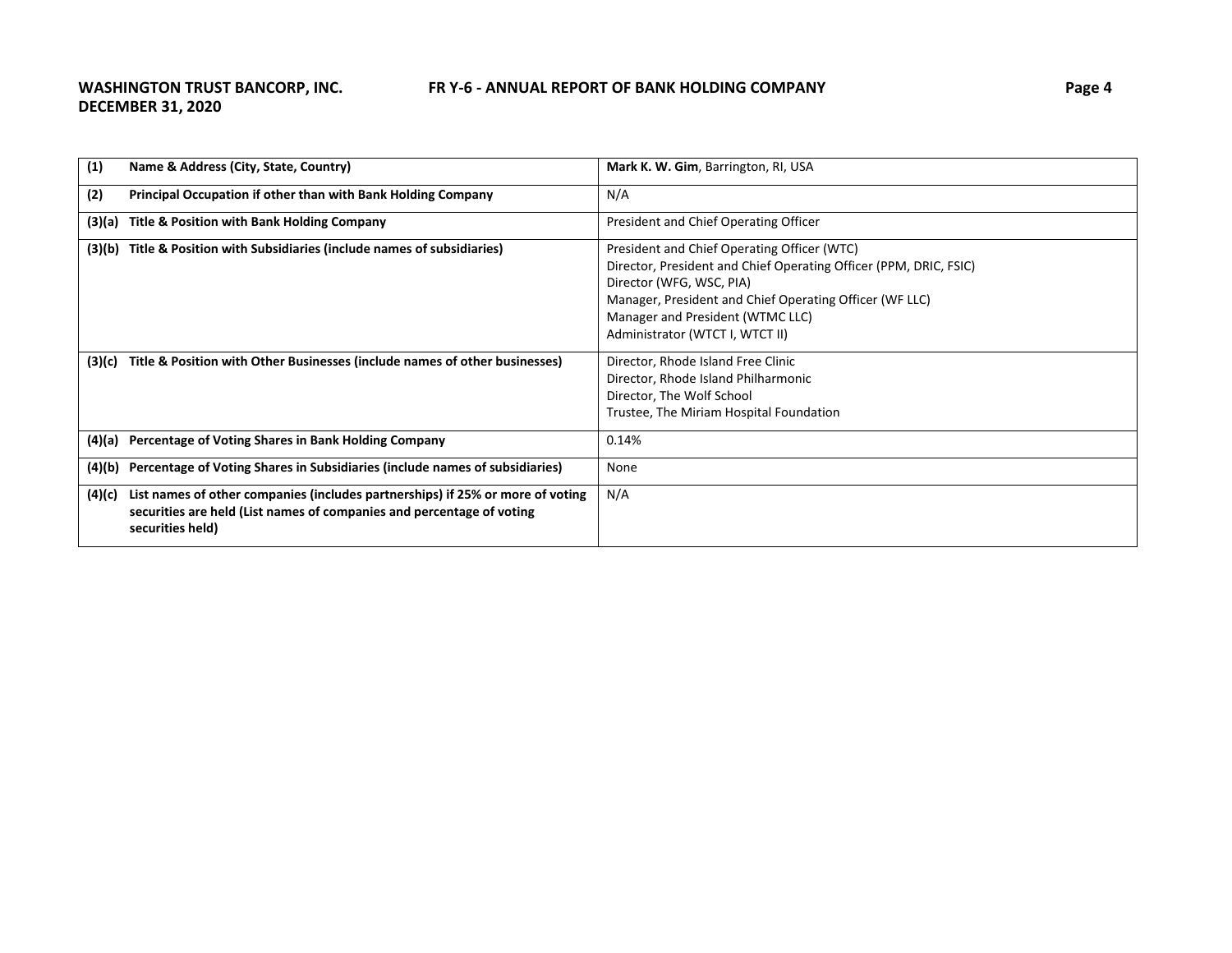| (1)    | Name & Address (City, State, Country)                                                                                                                                       | Ronald S. Ohsberg, Cranston, RI, USA                                                                                                                                                                                                                                                                                                                                                  |
|--------|-----------------------------------------------------------------------------------------------------------------------------------------------------------------------------|---------------------------------------------------------------------------------------------------------------------------------------------------------------------------------------------------------------------------------------------------------------------------------------------------------------------------------------------------------------------------------------|
| (2)    | Principal Occupation if other than with Bank Holding Company                                                                                                                | N/A                                                                                                                                                                                                                                                                                                                                                                                   |
| (3)(a) | Title & Position with Bank Holding Company                                                                                                                                  | Senior Executive Vice President, Chief Financial Officer and Treasurer                                                                                                                                                                                                                                                                                                                |
| (3)(b) | Title & Position with Subsidiaries (include names of subsidiaries)                                                                                                          | Senior Executive Vice President, Chief Financial Officer and Treasurer (WTC)<br>Director, Senior Executive Vice President, Chief Financial Officer and Treasurer (PPM, DRIC,<br>FSIC)<br>Director, Treasurer (WFG)<br>Director (WSC, PIA)<br>Manager, Senior Executive Vice President, Chief Financial Officer and Treasurer (WF LLC,<br>WTMC LLC)<br>Administrator (WTCT I, WTCT II) |
| (3)(c) | Title & Position with Other Businesses (include names of other businesses)                                                                                                  | Director, Procaccianti Hotel Real Estate Investment Trust, Inc.<br>Director, Scandinavian Home & Retirement Center                                                                                                                                                                                                                                                                    |
|        | (4)(a) Percentage of Voting Shares in Bank Holding Company                                                                                                                  | 0.00%                                                                                                                                                                                                                                                                                                                                                                                 |
| (4)(b) | Percentage of Voting Shares in Subsidiaries (include names of subsidiaries)                                                                                                 | None                                                                                                                                                                                                                                                                                                                                                                                  |
| (4)(c) | List names of other companies (includes partnerships) if 25% or more of voting<br>securities are held (List names of companies and percentage of voting<br>securities held) | N/A                                                                                                                                                                                                                                                                                                                                                                                   |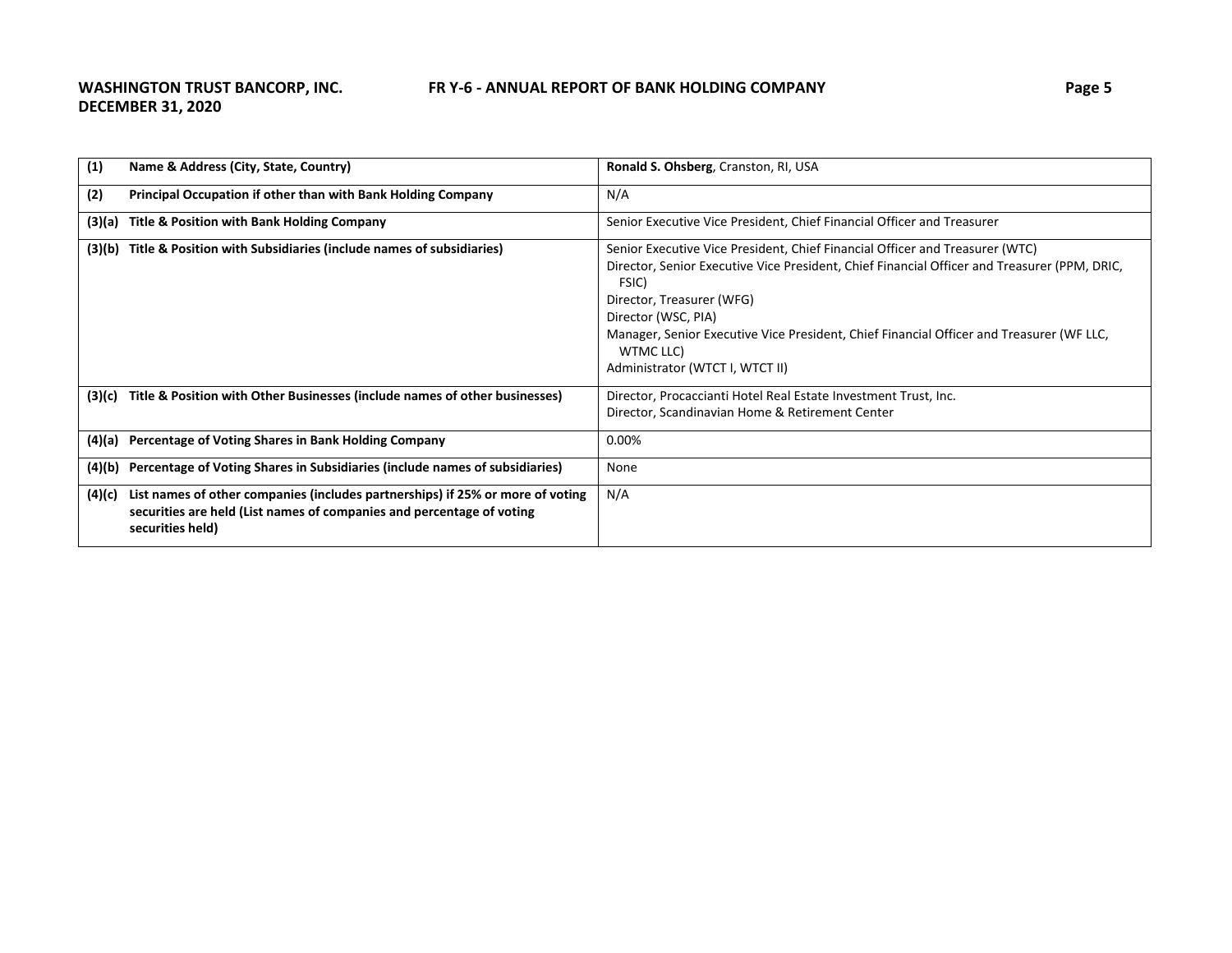| (1)    | Name & Address (City, State, Country)                                                                                                                                       | Kristen L. DiSanto, Wakefield, RI, USA                                                                                                                                                                                                          |
|--------|-----------------------------------------------------------------------------------------------------------------------------------------------------------------------------|-------------------------------------------------------------------------------------------------------------------------------------------------------------------------------------------------------------------------------------------------|
| (2)    | <b>Principal Occupation if other than with Bank Holding Company</b>                                                                                                         | N/A                                                                                                                                                                                                                                             |
| (3)(a) | Title & Position with Bank Holding Company                                                                                                                                  | Senior Executive Vice President, Chief Human Resources Officer and Corporate Secretary                                                                                                                                                          |
| (3)(b) | Title & Position with Subsidiaries (include names of subsidiaries)                                                                                                          | Senior Executive Vice President, Chief Human Resources Officer and Corporate Secretary<br>(WTC)<br>Senior Executive Vice President and Secretary (PPM, DRIC, FSIC, WF LLC)<br>Manager, Senior Executive Vice President and Secretary (WTMC LLC) |
| (3)(c) | Title & Position with Other Businesses (include names of other businesses)                                                                                                  | Director, Year Up Providence<br>Trustee, St. Elizabeth Community<br>Human Resources Committee, Ocean Community YMCA                                                                                                                             |
| (4)(a) | Percentage of Voting Shares in Bank Holding Company                                                                                                                         | 0.08%                                                                                                                                                                                                                                           |
| (4)(b) | Percentage of Voting Shares in Subsidiaries (include names of subsidiaries)                                                                                                 | None                                                                                                                                                                                                                                            |
| (4)(c) | List names of other companies (includes partnerships) if 25% or more of<br>voting securities are held (List names of companies and percentage of voting<br>securities held) | N/A                                                                                                                                                                                                                                             |

| (1)    | Name & Address (City, State, Country)                                                                                                                                       | Maria N. Janes, Westerly, RI, USA                                           |
|--------|-----------------------------------------------------------------------------------------------------------------------------------------------------------------------------|-----------------------------------------------------------------------------|
| (2)    | Principal Occupation if other than with Bank Holding Company                                                                                                                | N/A                                                                         |
| (3)(a) | Title & Position with Bank Holding Company                                                                                                                                  | Executive Vice President, Chief Accounting Officer and Controller           |
| (3)(b) | Title & Position with Subsidiaries (include names of subsidiaries)                                                                                                          | Executive Vice President, Chief Accounting Officer and Controller (WTC)     |
|        |                                                                                                                                                                             | Executive Vice President and Controller (PPM, DRIC, FSIC, WF LLC, WTMC LLC) |
| (3)(c) | Title & Position with Other Businesses (include names of other businesses)                                                                                                  | None                                                                        |
|        | (4)(a) Percentage of Voting Shares in Bank Holding Company                                                                                                                  | 0.03%                                                                       |
| (4)(b) | Percentage of Voting Shares in Subsidiaries (include names of subsidiaries)                                                                                                 | None                                                                        |
| (4)(c) | List names of other companies (includes partnerships) if 25% or more of voting<br>securities are held (List names of companies and percentage of voting<br>securities held) | N/A                                                                         |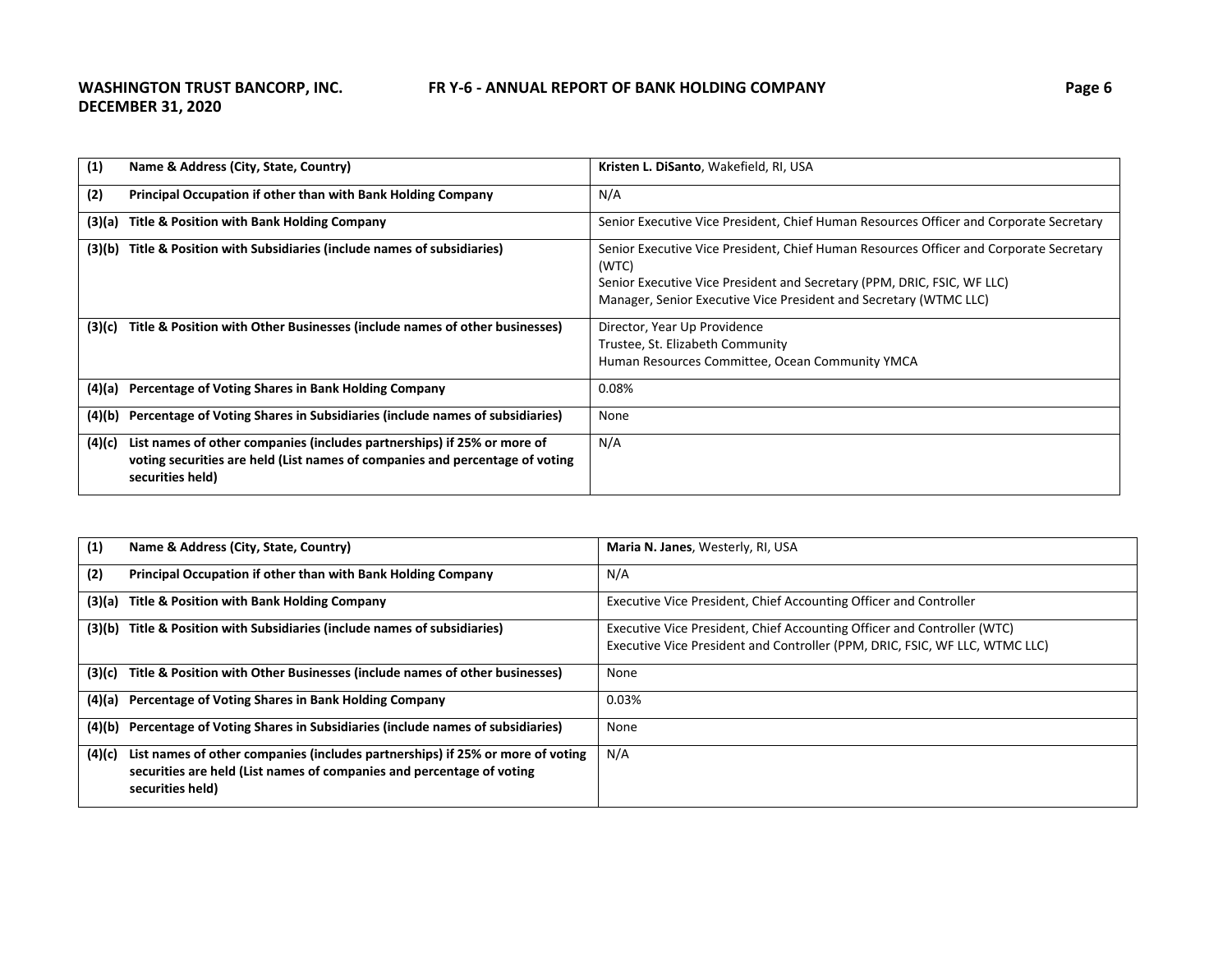| (1)    | Name & Address (City, State, Country)                                                                                                                                       | <b>John J. Bowen, Jupiter, FL, USA</b>                                                                                        |
|--------|-----------------------------------------------------------------------------------------------------------------------------------------------------------------------------|-------------------------------------------------------------------------------------------------------------------------------|
| (2)    | Principal Occupation if other than with Bank Holding Company                                                                                                                | Retired                                                                                                                       |
| (3)(a) | Title & Position with Bank Holding Company                                                                                                                                  | Director                                                                                                                      |
|        | (3)(b) Title & Position with Subsidiaries (include names of subsidiaries)                                                                                                   | Director (WTC)                                                                                                                |
| (3)(c) | Title & Position with Other Businesses (include names of other businesses)                                                                                                  | Chancellor Emeritus, Johnson & Wales University<br>Director and Compensation Committee Member, Newport Restaurant Corporation |
|        | (4)(a) Percentage of Voting Shares in Bank Holding Company                                                                                                                  | 0.05%                                                                                                                         |
| (4)(b) | Percentage of Voting Shares in Subsidiaries (include names of subsidiaries)                                                                                                 | None                                                                                                                          |
| (4)(c) | List names of other companies (includes partnerships) if 25% or more of voting<br>securities are held (List names of companies and percentage of voting<br>securities held) | N/A                                                                                                                           |

| (1)    | Name & Address (City, State, Country)                                                                                                                                       | Steven J. Crandall, Westerly, RI, USA                             |
|--------|-----------------------------------------------------------------------------------------------------------------------------------------------------------------------------|-------------------------------------------------------------------|
| (2)    | Principal Occupation if other than with Bank Holding Company                                                                                                                | Manufacturing, Ashaway Line & Twine Manufacturing Co.             |
|        | (3)(a) Title & Position with Bank Holding Company                                                                                                                           | Director                                                          |
|        | (3)(b) Title & Position with Subsidiaries (include names of subsidiaries)                                                                                                   | Director (WTC)                                                    |
| (3)(c) | Title & Position with Other Businesses (include names of other businesses)                                                                                                  | Director & Vice President, Ashaway Line & Twine Manufacturing Co. |
|        | (4)(a) Percentage of Voting Shares in Bank Holding Company                                                                                                                  | $0.10\%$                                                          |
|        | (4)(b) Percentage of Voting Shares in Subsidiaries (include names of subsidiaries)                                                                                          | None                                                              |
| (4)(c) | List names of other companies (includes partnerships) if 25% or more of voting<br>securities are held (List names of companies and percentage of voting<br>securities held) | Please see the Confidential Volume submitted herewith             |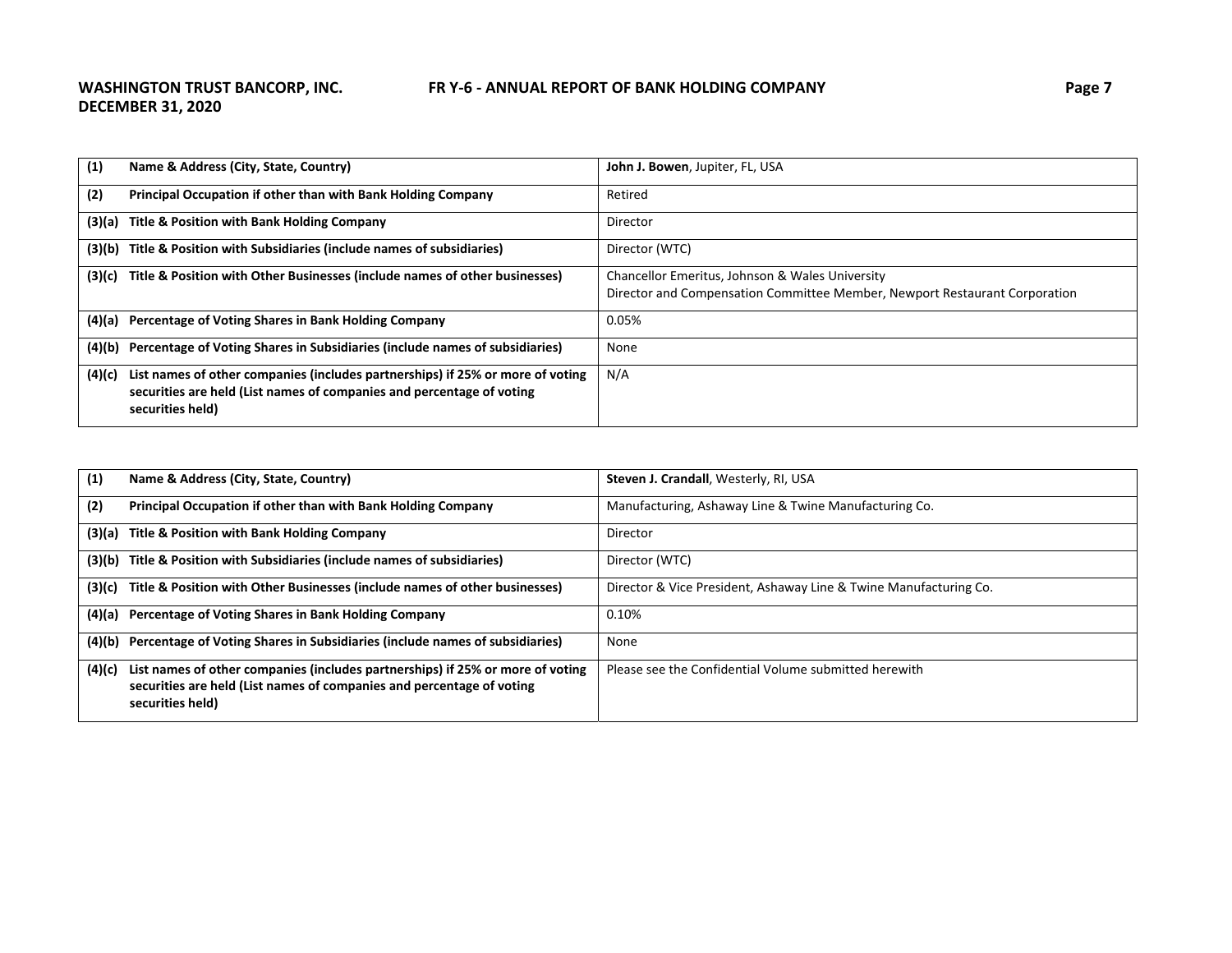| (1)    | Name & Address (City, State, Country)                                                                                                                                       | Robert A. DiMuccio, Cumberland, RI, USA                                                                                                                                                                                                                                                                                                                                                                                                                                                                                                                                                                                                                                                                                                                                                                                                                                                                                                                                                                                                                                                                                                               |
|--------|-----------------------------------------------------------------------------------------------------------------------------------------------------------------------------|-------------------------------------------------------------------------------------------------------------------------------------------------------------------------------------------------------------------------------------------------------------------------------------------------------------------------------------------------------------------------------------------------------------------------------------------------------------------------------------------------------------------------------------------------------------------------------------------------------------------------------------------------------------------------------------------------------------------------------------------------------------------------------------------------------------------------------------------------------------------------------------------------------------------------------------------------------------------------------------------------------------------------------------------------------------------------------------------------------------------------------------------------------|
| (2)    | Principal Occupation if other than with Bank Holding Company                                                                                                                | Insurance, AMICA Mutual Insurance Company                                                                                                                                                                                                                                                                                                                                                                                                                                                                                                                                                                                                                                                                                                                                                                                                                                                                                                                                                                                                                                                                                                             |
|        | (3)(a) Title & Position with Bank Holding Company                                                                                                                           | Director                                                                                                                                                                                                                                                                                                                                                                                                                                                                                                                                                                                                                                                                                                                                                                                                                                                                                                                                                                                                                                                                                                                                              |
|        | (3)(b) Title & Position with Subsidiaries (include names of subsidiaries)                                                                                                   | Director (WTC)                                                                                                                                                                                                                                                                                                                                                                                                                                                                                                                                                                                                                                                                                                                                                                                                                                                                                                                                                                                                                                                                                                                                        |
| (3)(c) | Title & Position with Other Businesses (include names of other businesses)                                                                                                  | President & Director, Amica Companies Foundation<br>Member, Amica Federal PAC<br>President & CEO, Amica General Agency LLC<br>Chairman, President, CEO & Director, Amica Life Insurance Company<br>Chairman, President, CEO & Director, Amica Mutual Insurance Company<br>President, CEO & Director, Amica Property & Casualty Ins. Co.<br>Member, Amica State PAC<br>Director & Treasurer, RI Commodores<br>Chairman & Director, Greater Providence Chamber of Commerce & Foundation<br>Director, Insurance Institute for Business & Home Safety<br>Director, Compensation Committee Chair, Executive Committee, Narragansett Council of Boy<br><b>Scouts</b><br>Director, New England Council<br>Director, Partnership for Rhode Island<br>Director, American Property Casualty Insurance Association<br>Director, Property Loss Research Bureau<br>Member, Providence College President's Council<br>Investment Committee Member, Rhode Island Foundation<br>Director & Past President, Rhode Island Public Expenditure Council<br>Trustee, Rhode Island School of Design<br>Advisor/Consultant, W.R.Cobb Company<br>Vice President, RI Boy Scouts |
|        | (4)(a) Percentage of Voting Shares in Bank Holding Company                                                                                                                  | 0.06%                                                                                                                                                                                                                                                                                                                                                                                                                                                                                                                                                                                                                                                                                                                                                                                                                                                                                                                                                                                                                                                                                                                                                 |
|        | (4)(b) Percentage of Voting Shares in Subsidiaries (include names of subsidiaries)                                                                                          | None                                                                                                                                                                                                                                                                                                                                                                                                                                                                                                                                                                                                                                                                                                                                                                                                                                                                                                                                                                                                                                                                                                                                                  |
| (4)(c) | List names of other companies (includes partnerships) if 25% or more of voting<br>securities are held (List names of companies and percentage of voting<br>securities held) | N/A                                                                                                                                                                                                                                                                                                                                                                                                                                                                                                                                                                                                                                                                                                                                                                                                                                                                                                                                                                                                                                                                                                                                                   |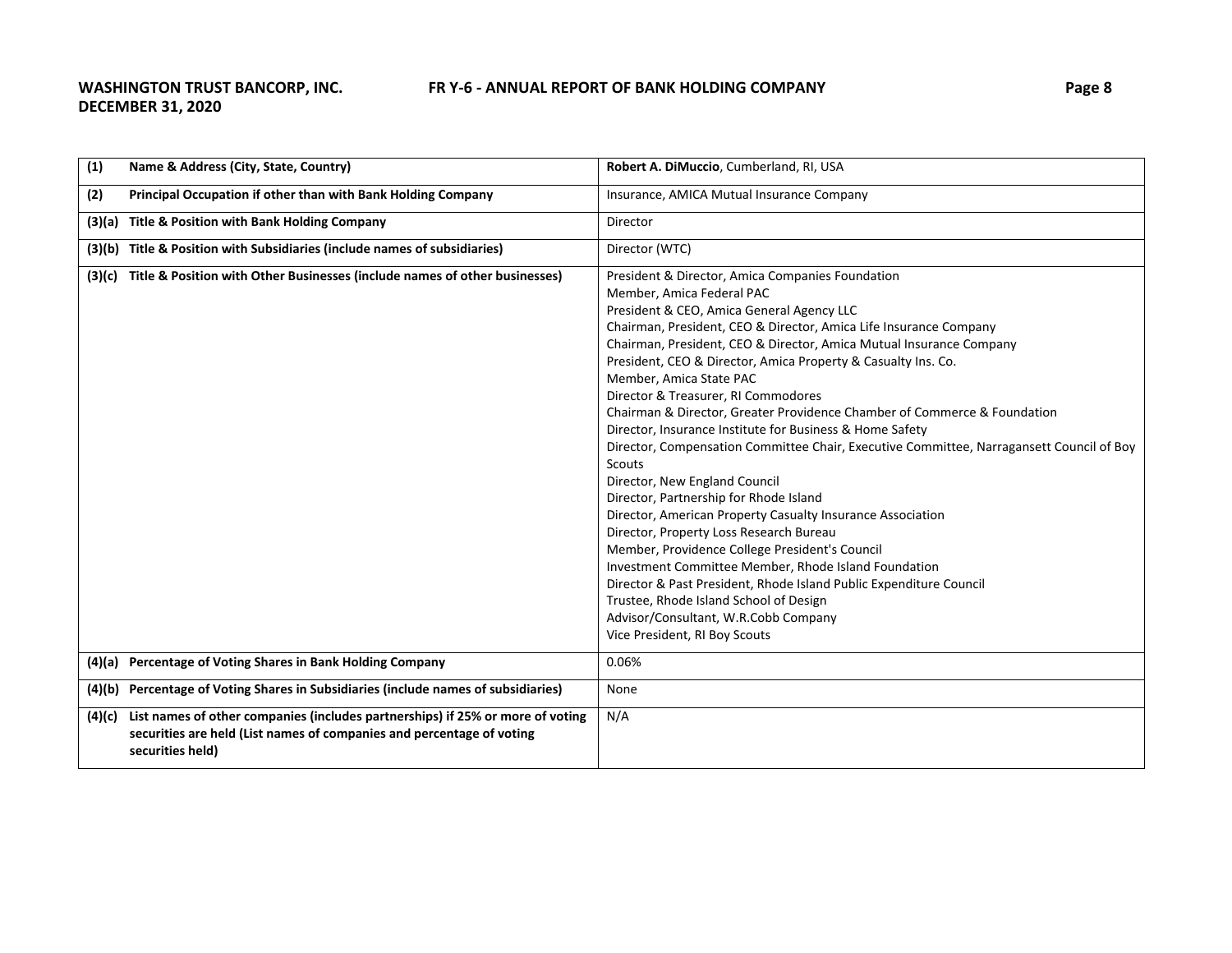| (1)    | Name & Address (City, State, Country)                                                                                                                                       | <b>Constance A. Howes, Providence, RI, USA</b>                                                                                           |
|--------|-----------------------------------------------------------------------------------------------------------------------------------------------------------------------------|------------------------------------------------------------------------------------------------------------------------------------------|
| (2)    | Principal Occupation if other than with Bank Holding Company                                                                                                                | Retired                                                                                                                                  |
|        | (3)(a) Title & Position with Bank Holding Company                                                                                                                           | Director                                                                                                                                 |
|        | (3)(b) Title & Position with Subsidiaries (include names of subsidiaries)                                                                                                   | Director (WTC)                                                                                                                           |
| (3)(c) | Title & Position with Other Businesses (include names of other businesses)                                                                                                  | Trustee, Greater Providence Chamber of Commerce<br>Director, Women & Infants Development Foundation<br>Faculty Advisor, Brown University |
|        | (4)(a) Percentage of Voting Shares in Bank Holding Company                                                                                                                  | 0.00%                                                                                                                                    |
| (4)(b) | Percentage of Voting Shares in Subsidiaries (include names of subsidiaries)                                                                                                 | None                                                                                                                                     |
| (4)(c) | List names of other companies (includes partnerships) if 25% or more of voting<br>securities are held (List names of companies and percentage of voting<br>securities held) | N/A                                                                                                                                      |

| (1)    | Name & Address (City, State, Country)                                                                                                                                       | Katherine W. Hoxsie, CPA, Stonington, CT, USA                                                    |
|--------|-----------------------------------------------------------------------------------------------------------------------------------------------------------------------------|--------------------------------------------------------------------------------------------------|
| (2)    | Principal Occupation if other than with Bank Holding Company                                                                                                                | Retired                                                                                          |
| (3)(a) | Title & Position with Bank Holding Company                                                                                                                                  | Director                                                                                         |
| (3)(b) | Title & Position with Subsidiaries (include names of subsidiaries)                                                                                                          | Director (WTC)                                                                                   |
| (3)(c) | Title & Position with Other Businesses (include names of other businesses)                                                                                                  | Director, Christ Church<br>Treasurer, Living Supplies Closet, Inc.<br>Director, Seven Elm Street |
|        | (4)(a) Percentage of Voting Shares in Bank Holding Company                                                                                                                  | 0.77%                                                                                            |
| (4)(b) | Percentage of Voting Shares in Subsidiaries (include names of subsidiaries)                                                                                                 | None                                                                                             |
| (4)(c) | List names of other companies (includes partnerships) if 25% or more of voting<br>securities are held (List names of companies and percentage of voting<br>securities held) | N/A                                                                                              |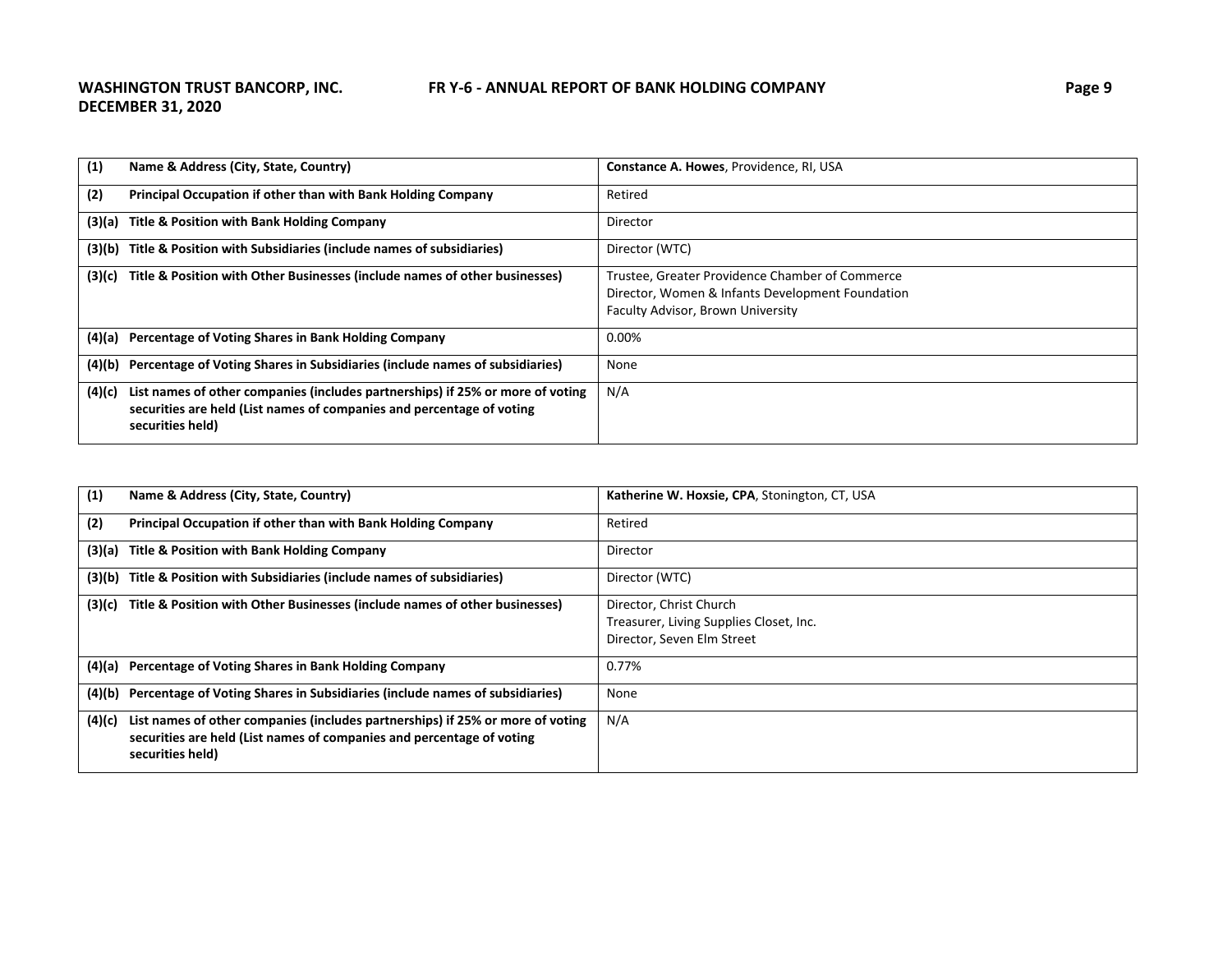| (1)    | Name & Address (City, State, Country)                                                                                                                                       | Joseph J. MarcAurele, Jupiter, FL, USA |
|--------|-----------------------------------------------------------------------------------------------------------------------------------------------------------------------------|----------------------------------------|
| (2)    | Principal Occupation if other than with Bank Holding Company                                                                                                                | Retired                                |
|        | (3)(a) Title & Position with Bank Holding Company                                                                                                                           | Director                               |
|        | (3)(b) Title & Position with Subsidiaries (include names of subsidiaries)                                                                                                   | Director (WTC)                         |
|        | (3)(c) Title & Position with Other Businesses (include names of other businesses)                                                                                           | None                                   |
|        | (4)(a) Percentage of Voting Shares in Bank Holding Company                                                                                                                  | 0.37%                                  |
|        | (4)(b) Percentage of Voting Shares in Subsidiaries (include names of subsidiaries)                                                                                          | None                                   |
| (4)(c) | List names of other companies (includes partnerships) if 25% or more of voting<br>securities are held (List names of companies and percentage of voting<br>securities held) | N/A                                    |

| (1)    | Name & Address (City, State, Country)                                                                                                                                       | Kathleen E. McKeough, South Lyme, CT, USA             |
|--------|-----------------------------------------------------------------------------------------------------------------------------------------------------------------------------|-------------------------------------------------------|
| (2)    | Principal Occupation if other than with Bank Holding Company                                                                                                                | Retired                                               |
|        | (3)(a) Title & Position with Bank Holding Company                                                                                                                           | Director                                              |
|        | (3)(b) Title & Position with Subsidiaries (include names of subsidiaries)                                                                                                   | Director (WTC)                                        |
| (3)(c) | Title & Position with Other Businesses (include names of other businesses)                                                                                                  | President, Yoga at Work, LLC                          |
|        | (4)(a) Percentage of Voting Shares in Bank Holding Company                                                                                                                  | 0.08%                                                 |
|        | (4)(b) Percentage of Voting Shares in Subsidiaries (include names of subsidiaries)                                                                                          | None                                                  |
| (4)(c) | List names of other companies (includes partnerships) if 25% or more of voting<br>securities are held (List names of companies and percentage of voting<br>securities held) | Please see the Confidential Volume submitted herewith |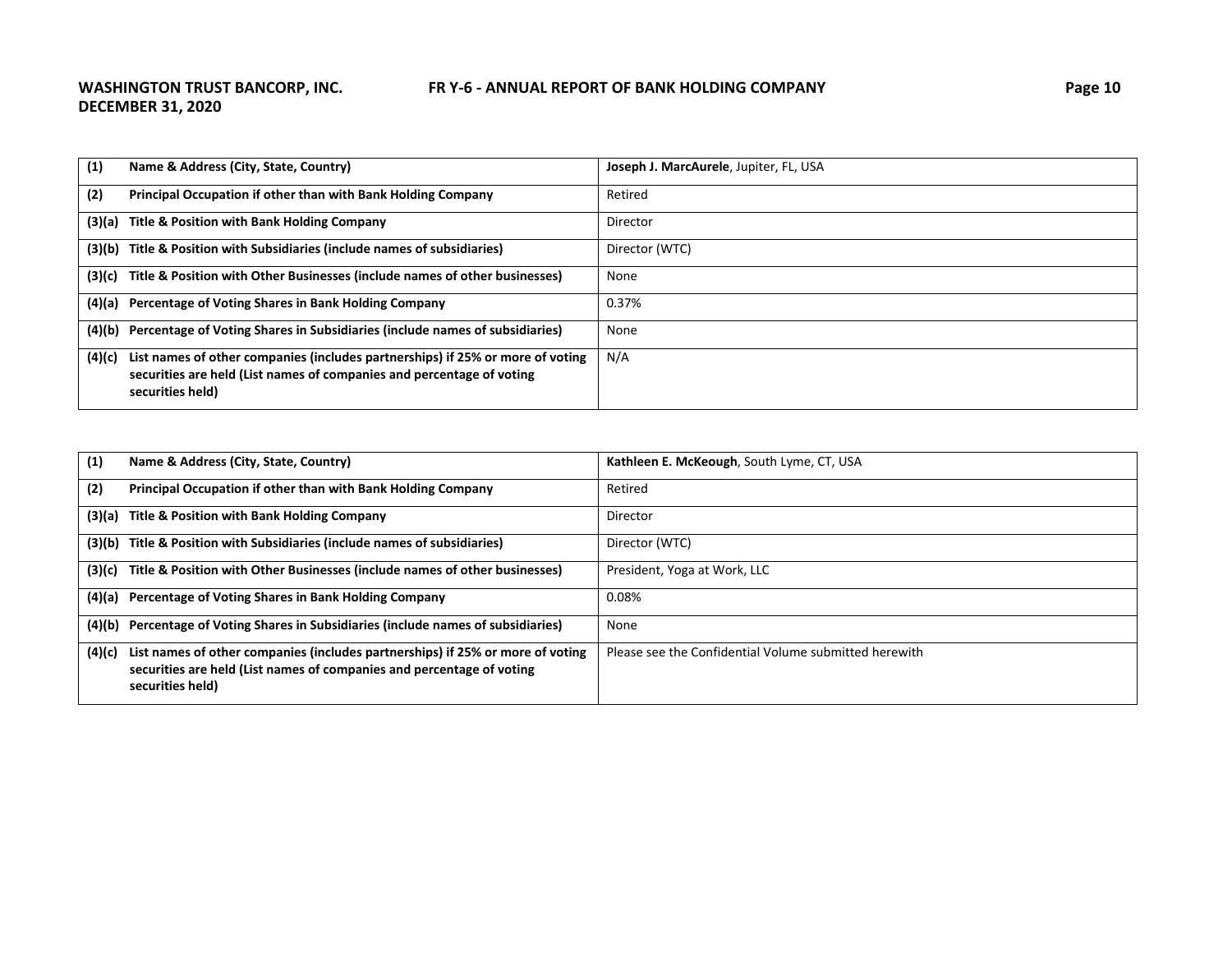| (1)    | Name & Address (City, State, Country)                                                                                                                                       | Sandra Parrillo, North Smithfield, RI, USA                                                                                                                                                                                                                                                                                                                                     |
|--------|-----------------------------------------------------------------------------------------------------------------------------------------------------------------------------|--------------------------------------------------------------------------------------------------------------------------------------------------------------------------------------------------------------------------------------------------------------------------------------------------------------------------------------------------------------------------------|
| (2)    | Principal Occupation if other than with Bank Holding Company                                                                                                                | Insurance, The Providence Mutual Fire Insurance                                                                                                                                                                                                                                                                                                                                |
|        | (3)(a) Title & Position with Bank Holding Company                                                                                                                           | Director                                                                                                                                                                                                                                                                                                                                                                       |
| (3)(b) | Title & Position with Subsidiaries (include names of subsidiaries)                                                                                                          | Director (WTC)                                                                                                                                                                                                                                                                                                                                                                 |
| (3)(c) | Title & Position with Other Businesses (include names of other businesses)                                                                                                  | Director, President, CEO, The Providence Mutual Fire Insurance Company<br>President, CEO, The Providence Plantations Insurance Company<br>Director, Mutual Fire Insurance Association<br>Director, Greater Providence Chamber of Commerce<br>Director, Cranston Print Works, CPW Co.<br>Director, Rhode Island Public Expenditure Council<br>Director, The Champlin Foundation |
| (4)(a) | Percentage of Voting Shares in Bank Holding Company                                                                                                                         | 0.00%                                                                                                                                                                                                                                                                                                                                                                          |
| (4)(b) | Percentage of Voting Shares in Subsidiaries (include names of subsidiaries)                                                                                                 | None                                                                                                                                                                                                                                                                                                                                                                           |
| (4)(c) | List names of other companies (includes partnerships) if 25% or more of voting<br>securities are held (List names of companies and percentage of voting<br>securities held) | None                                                                                                                                                                                                                                                                                                                                                                           |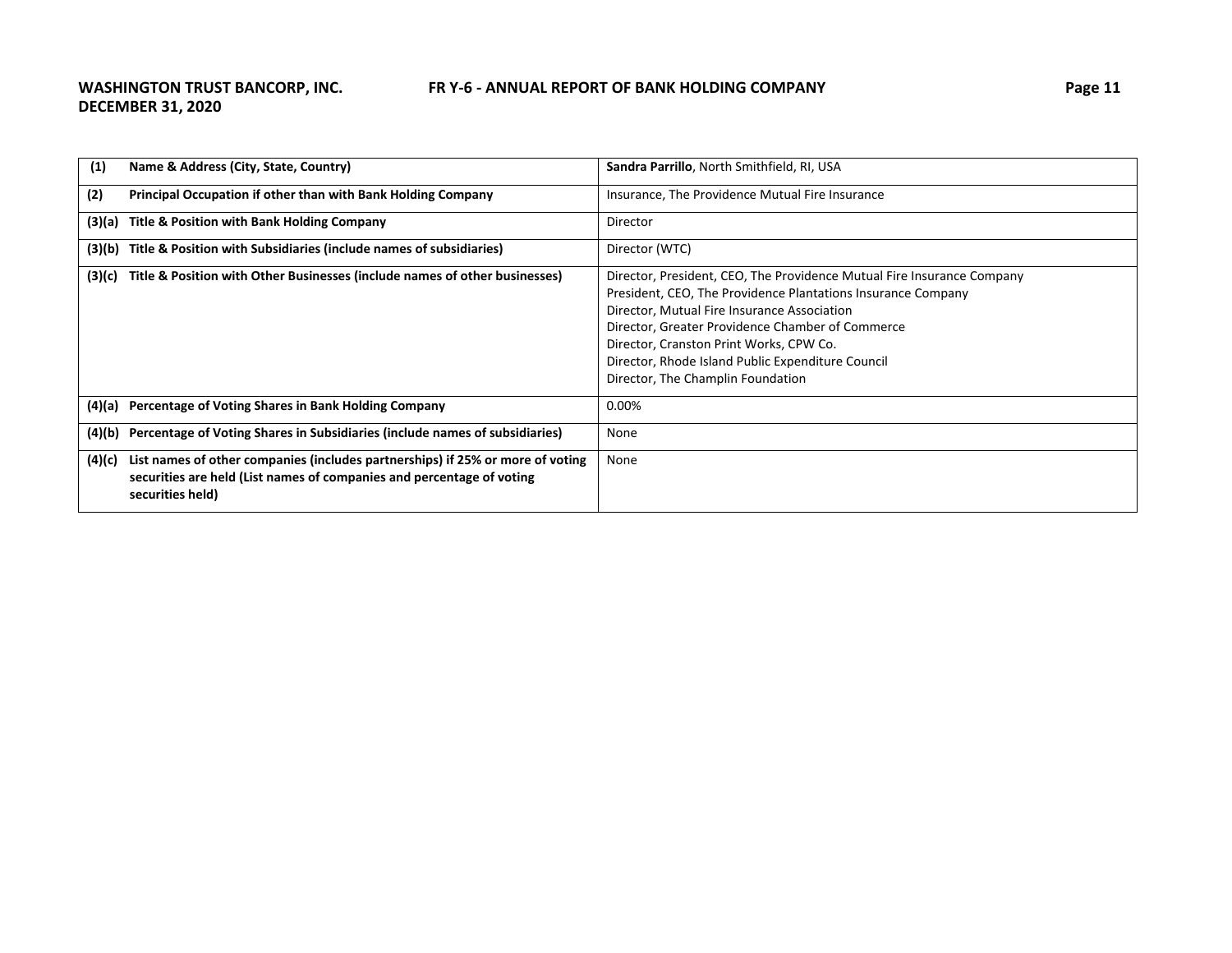| (1)    | Name & Address (City, State, Country)                                                                                                                                       | John T. Ruggieri, Barrington, RI, USA                                                                                                                                                                                                                       |
|--------|-----------------------------------------------------------------------------------------------------------------------------------------------------------------------------|-------------------------------------------------------------------------------------------------------------------------------------------------------------------------------------------------------------------------------------------------------------|
| (2)    | Principal Occupation if other than with Bank Holding Company                                                                                                                | Construction and Real Estate Development, Gilbane, Inc. (including certain subsidiaries)                                                                                                                                                                    |
| (3)(a) | Title & Position with Bank Holding Company                                                                                                                                  | Director                                                                                                                                                                                                                                                    |
| (3)(b) | Title & Position with Subsidiaries (include names of subsidiaries)                                                                                                          | Director (WTC)                                                                                                                                                                                                                                              |
| (3)(c) | Title & Position with Other Businesses (include names of other businesses)                                                                                                  | Senior Vice President and Chief Financial Officer, Gilbane Building Company<br>Vice President and Chief Financial Officer, Gilbane, Inc.<br>Chairman, Compensation Committee Chair, Delta Dental of RI<br>Director, Rhode Island Public Expenditure Council |
|        | (4)(a) Percentage of Voting Shares in Bank Holding Company                                                                                                                  | 0.00%                                                                                                                                                                                                                                                       |
| (4)(b) | Percentage of Voting Shares in Subsidiaries (include names of subsidiaries)                                                                                                 | None                                                                                                                                                                                                                                                        |
| (4)(c) | List names of other companies (includes partnerships) if 25% or more of voting<br>securities are held (List names of companies and percentage of voting<br>securities held) | None                                                                                                                                                                                                                                                        |